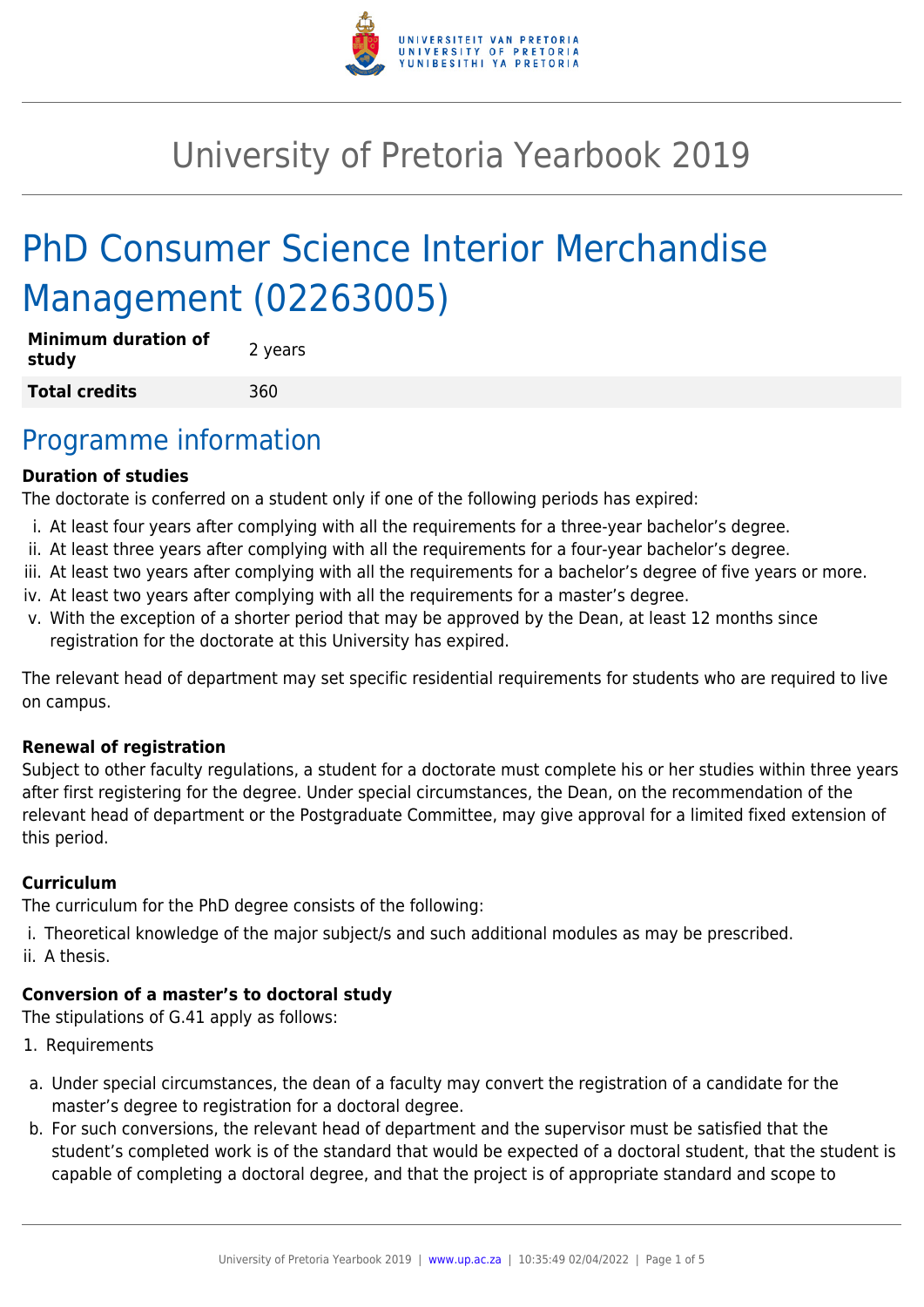

constitute a doctoral study.

- c. For such conversions, the relevant head of department and the supervisor must be satisfied that the student has demonstrated that he or she has the potential to fulfil the requirements of a doctoral degree without having completed a master's degree.
- 2. Process
- a. Application for conversion may be submitted at any time during the course of study for the master's degree.
- b. The application for the conversion must include the following documentation:
- i. A detailed progress report by the candidate of the work completed for the master's project. The report must provide proof that the results obtained thus far are of such a standard and scientific significance that they justify conversion to a doctoral project. The report should include details of presentations made at conferences and of material that has been submitted for publication and/or published.
- ii. A detailed proposal for the intended doctoral project, written by the candidate, including the objectives of the project.
- iii. A recommendation by the supervisor with specific comments on the ability of the applicant as a potential doctoral candidate as well as the feasibility of the conversion, especially with regard to the information provided by the candidate in his/her reports (items (i) and (ii)).
- iv. A recommendation by the relevant head of department, if he or she is not the supervisor, in which the ability of the candidate as a potential doctoral candidate is confirmed.
- v. If the Dean considers it advisable for the faculty, the candidate may be required to present a seminar to the department in support of the application. In this case, the relevant head of department should include a report on this in his or her recommendation.
- c. The application of the candidate, together with the reports and recommendations, is submitted for consideration to the Dean, (who may delegate to the Chairperson of the Faculty Postgraduate Committee) for approval. The decision should be submitted to the Faculty Board for approval.

#### **General**

Candidates are required to familiarise themselves with the General Regulations regarding the maximum duration of study and the requirements to submit an article/s for publication.

## Admission requirements

MConsumer Science or applicable master's degree with a pass mark of at least 60%.

To proceed with the thesis a student should have fulfilled the requirements for the master's degree regarding the following modules or modules with similar content and scope including publication record:

- Theoretical frameworks;
- Research methodology 814 (NMN 814) or similar module of the same level and scope;

- The student has published at least one article in an accredited/refereed research journal during the two years prior to registration for the PhD degree or can prove that one has been accepted in an accredited/refereed journal.

It must be evident from the master's dissertation or publications based on it that the candidate is able to undertake research independently.

**Note:**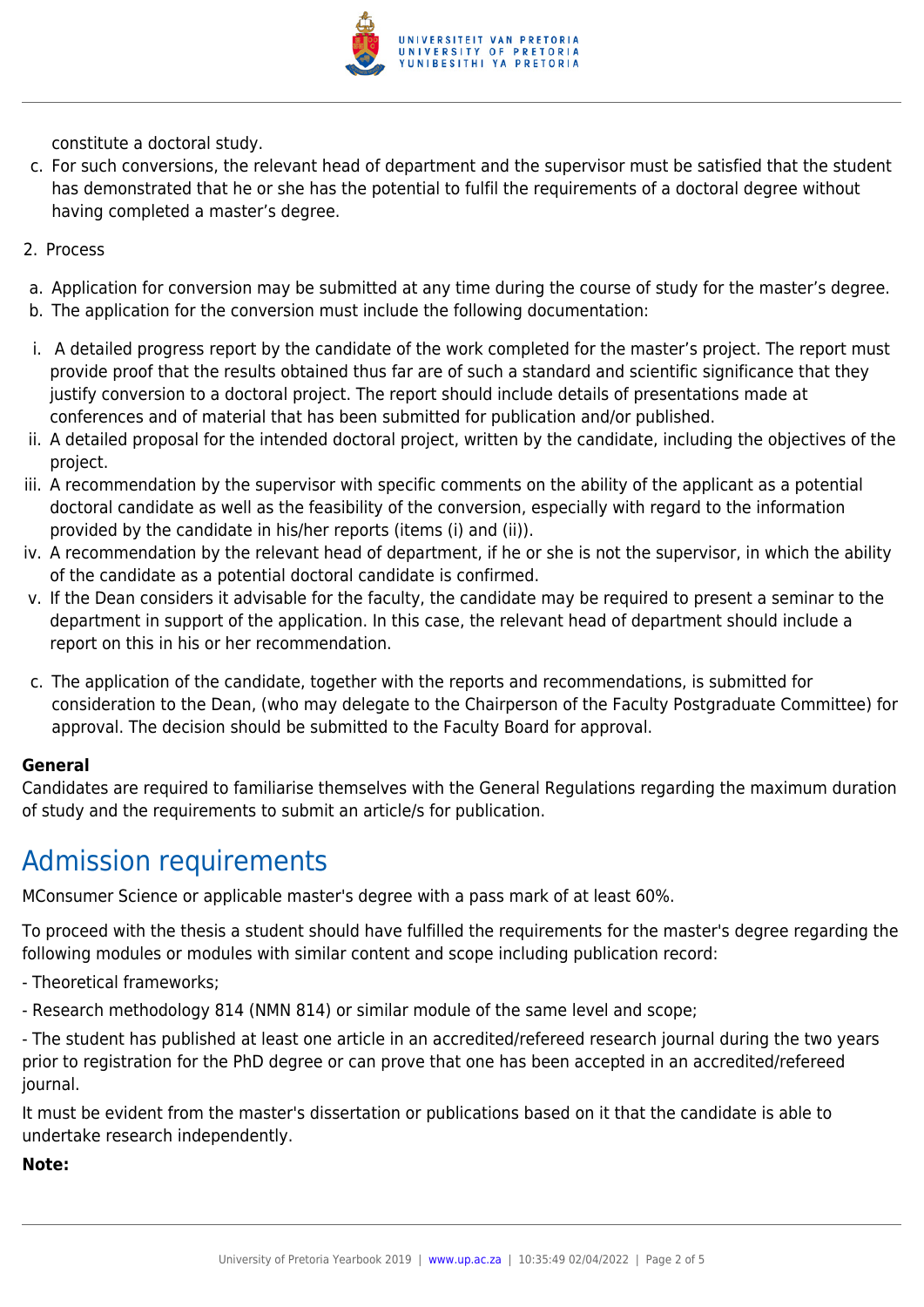

It may be required from the student to do additional coursework.

# Examinations and pass requirements

- i. Consult the General Regulations that apply to the calculation of marks.
- ii. In order to obtain the PhD degree the candidate must:
- pass the examinations and the prescribed modules, as determined in the study programme;
- pass the thesis; and
- pass the final examination on the thesis and general subject knowledge.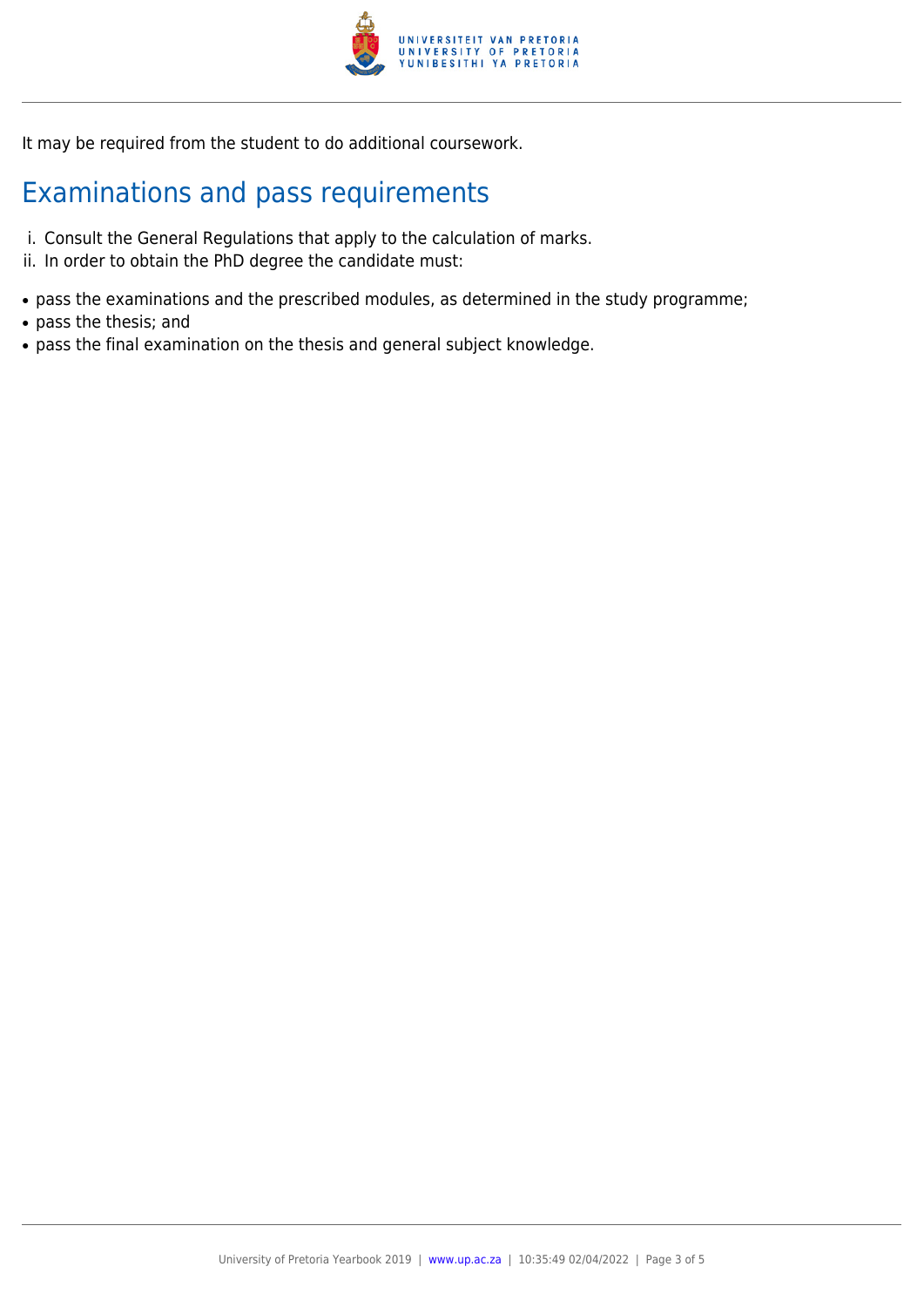

# Curriculum: Year 1

**Minimum credits: 360**

#### **Core modules**

[Thesis: Consumer Science 990](https://www.up.ac.za/faculty-of-education/yearbooks/2019/modules/view/VBR 990) (VBR 990) - Credits: 360.00